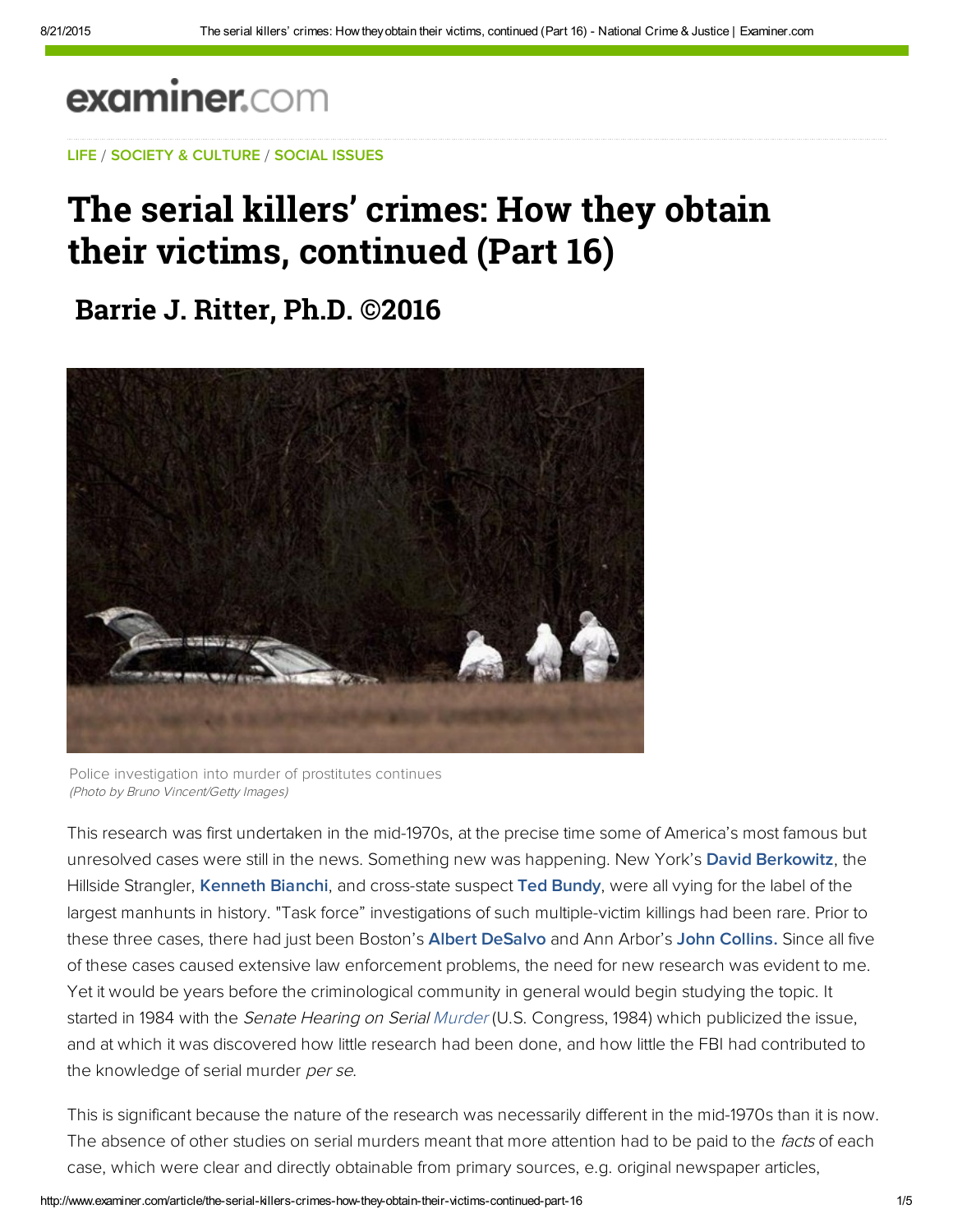#### 8/21/2015 The serial killers' crimes: How theyobtain their victims, continued (Part 16) National Crime & Justice | Examiner.com

available to everyone. And the facts, rather than another researcher's review (or revision) of the facts, could be used as the basis for (new) theory and inductive research (i.e. research that progresses from specifics to generalizations. Most criminological research is deductive; it begins with a hypothesis or generalization, usually untested, which may or may not be born out, but is none-the-less used to generate case specifics.)

In the previous article in this series [\(Part](http://exm.nr/PjZtzZ) 15), David [Berkowitz'](http://www.examiner.com/topic/david-berkowitz)s methods of obtaining victims were described: he shot at people who were either in their cars or getting out of them, or those who were walking, depending upon whether or not he had been driving or walking. Typical of the findings in general, Berkowitz demonstrates that intra-case consistency is more likely than consistency *across* killers. For example, in Hickey (2002), Ted [Bundy](http://www.examiner.com/topic/ted-bundy)'s acquisition of victims was shown to have more variation than Berkowitz's, [demonstrating](http://bit.ly/MXUd8Y) this lack of inter-case consistency:

Ted was usually able to lure the intended victim to his car by asking them for assistance. He was always polite and friendly and sometimes wore his arm in <sup>a</sup> sling to appear as a harmless, well-bred young man simply in need of help. At other times he was known to lurk in dark shadows and attack women who were alone. An early victim was abducted from her basement apartment where she was sleeping (p. 165). *["](http://pubnation.com/)*

The appearance of this type of information again and again makes it clear that the best classification of the methods killers use to obtain victims is probably: "Seduction," "Abduction," and "Sudden Attack" (shown in Table 35, "Classification of Methods of Obtaining Victims," in [Ritter,](http://bit.ly/JDhg7K) 1988, p. 316). One of the major findings regarding the methods was that 24 of the 27 murderers studied — almost 90 percent — were able to obtain some or all of their victims through some form of seduction. This finding indicates that the murderers' personality is a more critical factor than, for instance, the vulnerability of the victim, a popular but weak supposition.

A seduced victim is one who is not forced into being with the killer, but rather, a person who, having seen the killer, goes voluntarily. Seduction covers a fairly wide range of interactions, from the hitchhiker who enters the car to the woman who is wooed, swindled and murdered.

Abduction refers to the kidnapping, or otherwise forcing of a victim against her will, to go where she does not wish to go, with someone with whom she does not wish to be. Interactions were not classified as abductions unless force was used from the moment of initial contact. Abductions were relatively infrequent among the interactions studied: two subjects used abduction, but not as a primary method, and abduction may have occurred with some of the victims in three additional cases.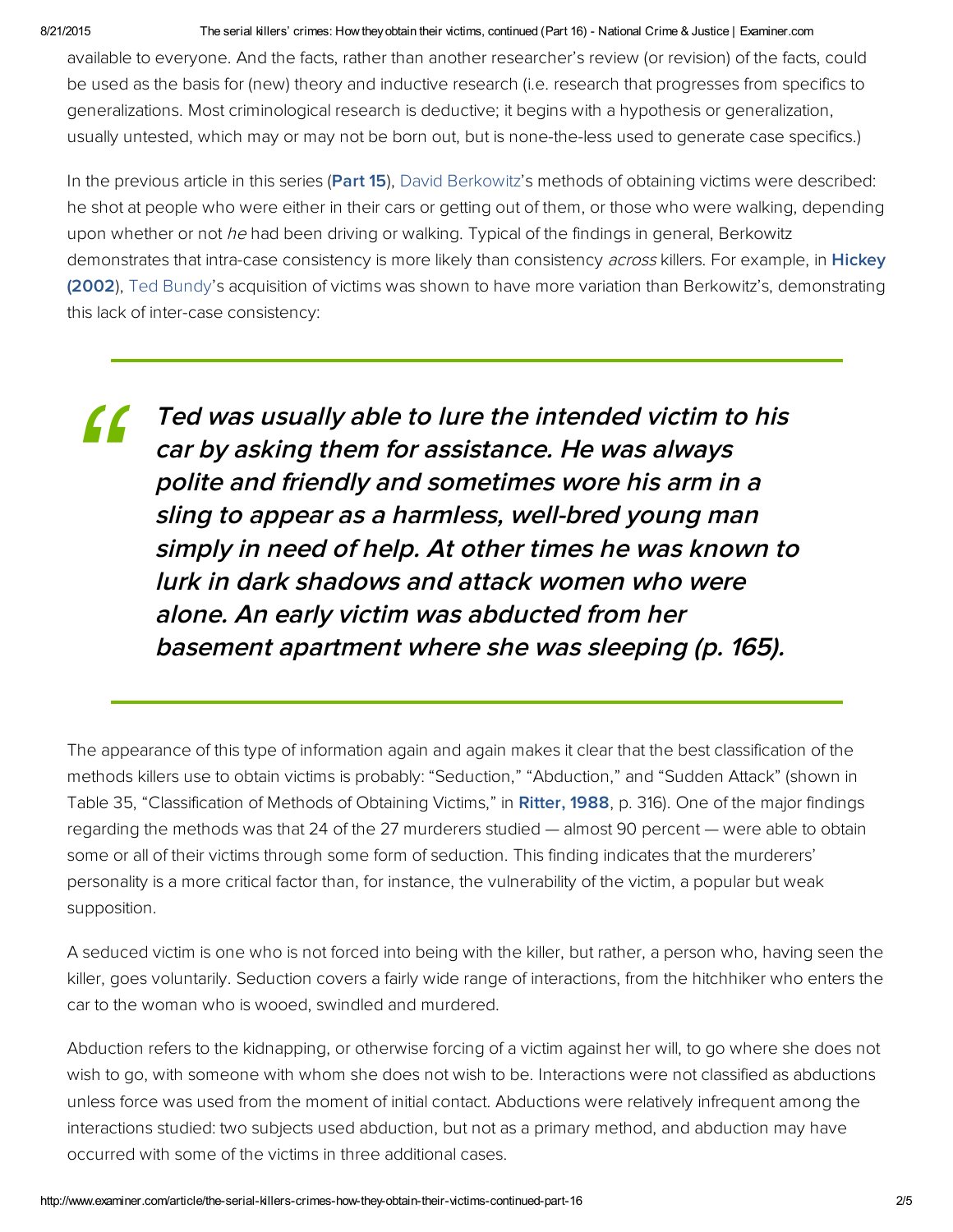#### 8/21/2015 The serial killers' crimes: How they obtain their victims, continued (Part 16) National Crime & Justice | Examiner.com

Sudden attack is the hurting or killing of a stranger, acquaintance or family member, usually without any warning and often from behind. Fifteen of the 27 murderers used sudden attack to obtain their victims, but in only 3 cases (Berkowitz, Williams Heirens and Charles Manson) was this method used exclusively. (In Table 35 of my dissertation, mentioned previously, the 27 names of the killers appear in a list, vertically, after which an "X" appears under one or more of the three categories: seduction, abduction or sudden attack. In a second table, Table 34, "Method of Obtaining the Victims," the name of each killer appears beside the specific methods used to obtain his victims, as well as a classification of his pattern as one of: consistent, changing, or too diverse to be considered a pattern.)

An additional finding that emerged from my study of how murderers obtained their victims was the lack of any evidence pertaining to any of the subjects, or to their individual murders, that substantiated the idea that victims were stalked. It is certainly possible that a given murderer stalked a given victim, but there is no solid evidence of this. Also, the relative absence of previous links between offenders and victims, together with the methods used to obtain victims, supported the notion of random murders, and did not support the notion of stalking.

Note: Almost ten years after the publication of the author's doctoral dissertation (Ritter, 1988), at what is now the same university (Alliant), Stefanie Petrucci's (1997) Master's thesis was published. In Victim‑acquisition Techniques of Serial Sexual Killers, chaired by [Eric Hickey,](http://bit.ly/MXU4Cm) Petrucci states that she is the first to study how serial murderers obtain their victims. This surprising announcement was followed by this coincidental finding — that there are three types of methods killers use: "luring," "abducting," and "attacking," or a combination of the three. In keeping with profiling based on Freudian‑like theory, in contrast to this author's work, Petrucci found that killers act consistently throughout their crimes. Walking a fine line between Ritter's research and Hickey's career interests in stalking, Petrucci puts aside the obvious issue of whether or not physical stalking was found. She focuses instead on the killers' supposed involvement in psychological stalking  $-$  a form of stalking that exists only in the killer.*'s mind.* And, perhaps, only in those of the student and the mentor.

### SUGGESTED LINKS

- [The serial killers' crimes: How they obtain their victims \(Part 15\)](http://www.examiner.com/article/the-serial-killers-crimes-how-they-obtain-their-victims-part-15-1)
- [The crimes of serial killers: Are there victim-types? \(Part 14\)](http://www.examiner.com/article/the-crimes-of-serial-killers-are-there-victim-types-part-14)
- [The crimes of serial killers: Motives, continued \(Part 13\)](http://www.examiner.com/article/the-crimes-of-serial-killers-motives-continued-part-13)
- [The crimes of serial killers: Motives \(Part 12\)](http://www.examiner.com/article/the-crimes-of-serial-killers-motives-part-12)
- [The crimes of serial killers: Link between murderers and victims \(Part 11\)](http://www.examiner.com/article/the-crimes-of-serial-killers-link-between-murderers-and-victims-part-11)